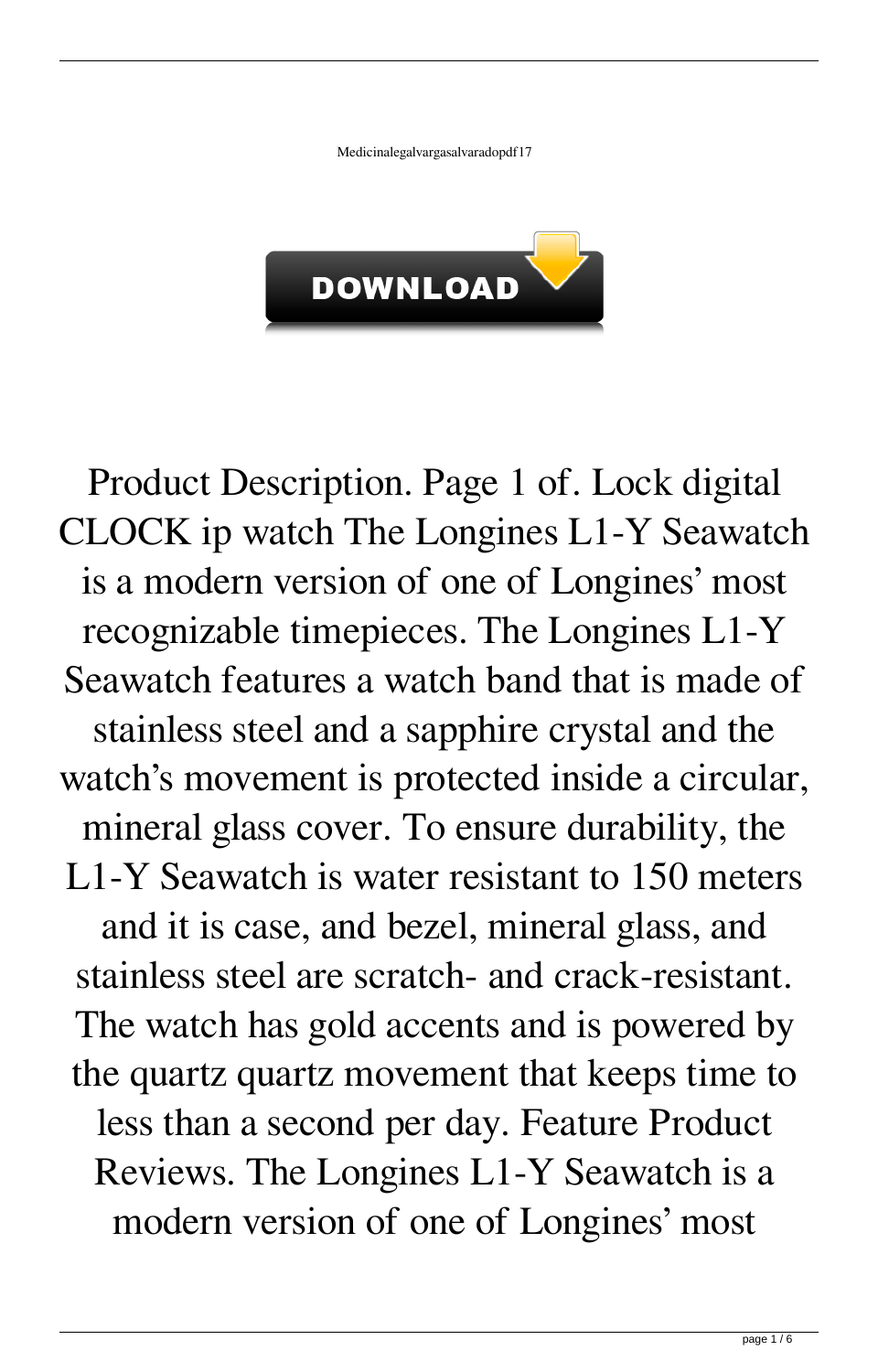recognizable timepieces. The Longines L1-Y Seawatch features a watch band that is made of stainless steel and a sapphire crystal and the watch's movement is protected inside a circular, mineral glass cover. To ensure durability, the L1-Y Seawatch is water resistant to 150 meters and it is case, and bezel, mineral glass, and stainless steel are scratch- and crack-resistant. The watch has gold accents and is powered by the quartz quartz movement that keeps time to less than a second per day. Features. Water resistant to 150 meters (1680 ft.). Case and band made of mineral glass and stainless steel.

Stainless steel case is scratch- and crackresistant. Mineral glass and stainless steel bezel, case, and band are scratch- and crack-resistant.

Gold accents. Circular, mineral glass cover

protects the movement. Quartz quartz movement keeps time to less than a second per

day. Jewels. Gold-plated jewels. Product

Specifications. A modern version of the Longines L1-Y Seawatch that features a mineral glass watch band. The Longines L1-Y Seawatch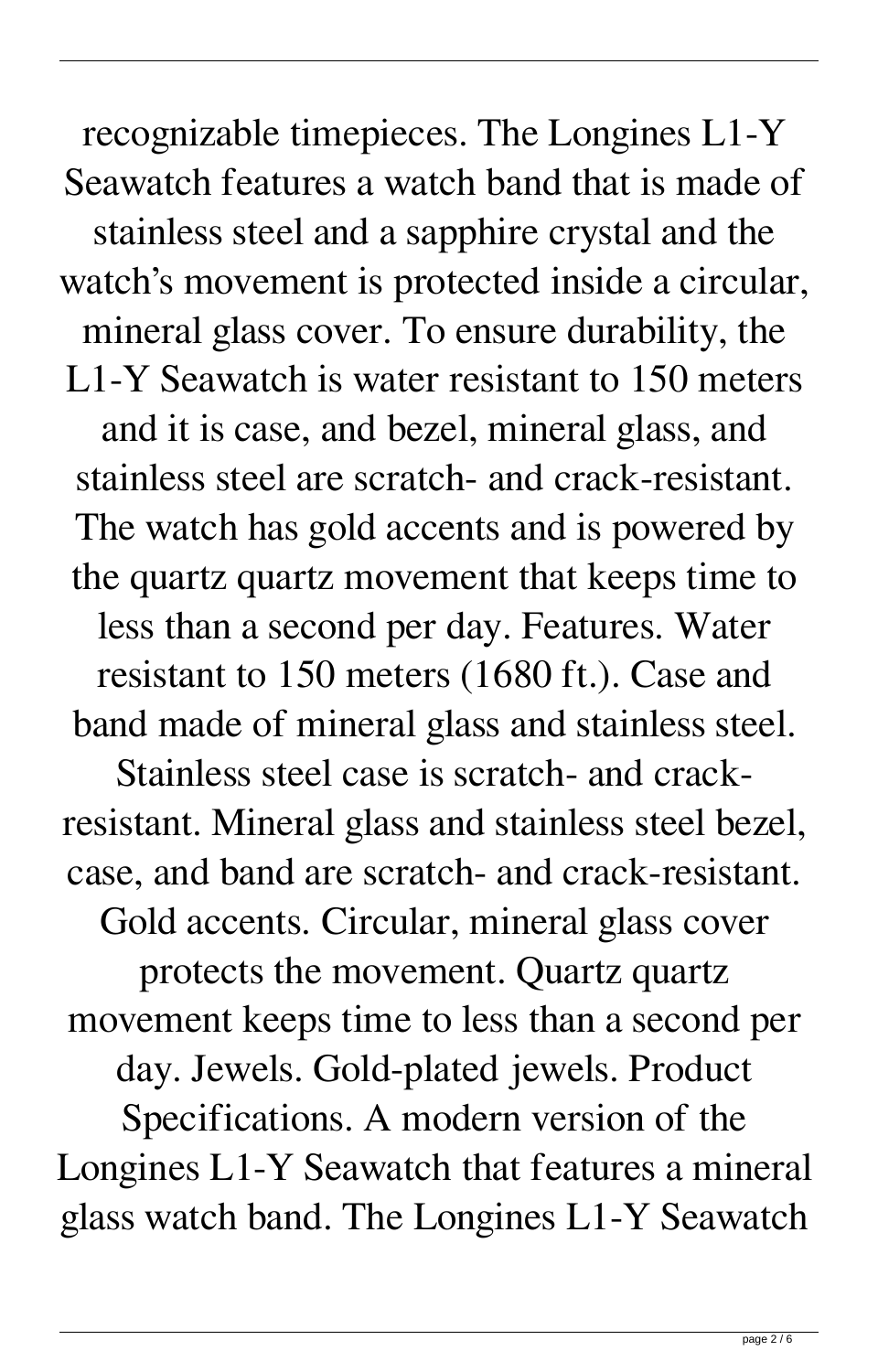features a watch band that is made of stainless steel and a sapphire crystal and the watch's movement is protected inside a circular, mineral glass cover. To ensure durability, the L1-Y Seawatch is water resistant to 150 meters and it is case, and bezel, mineral glass, and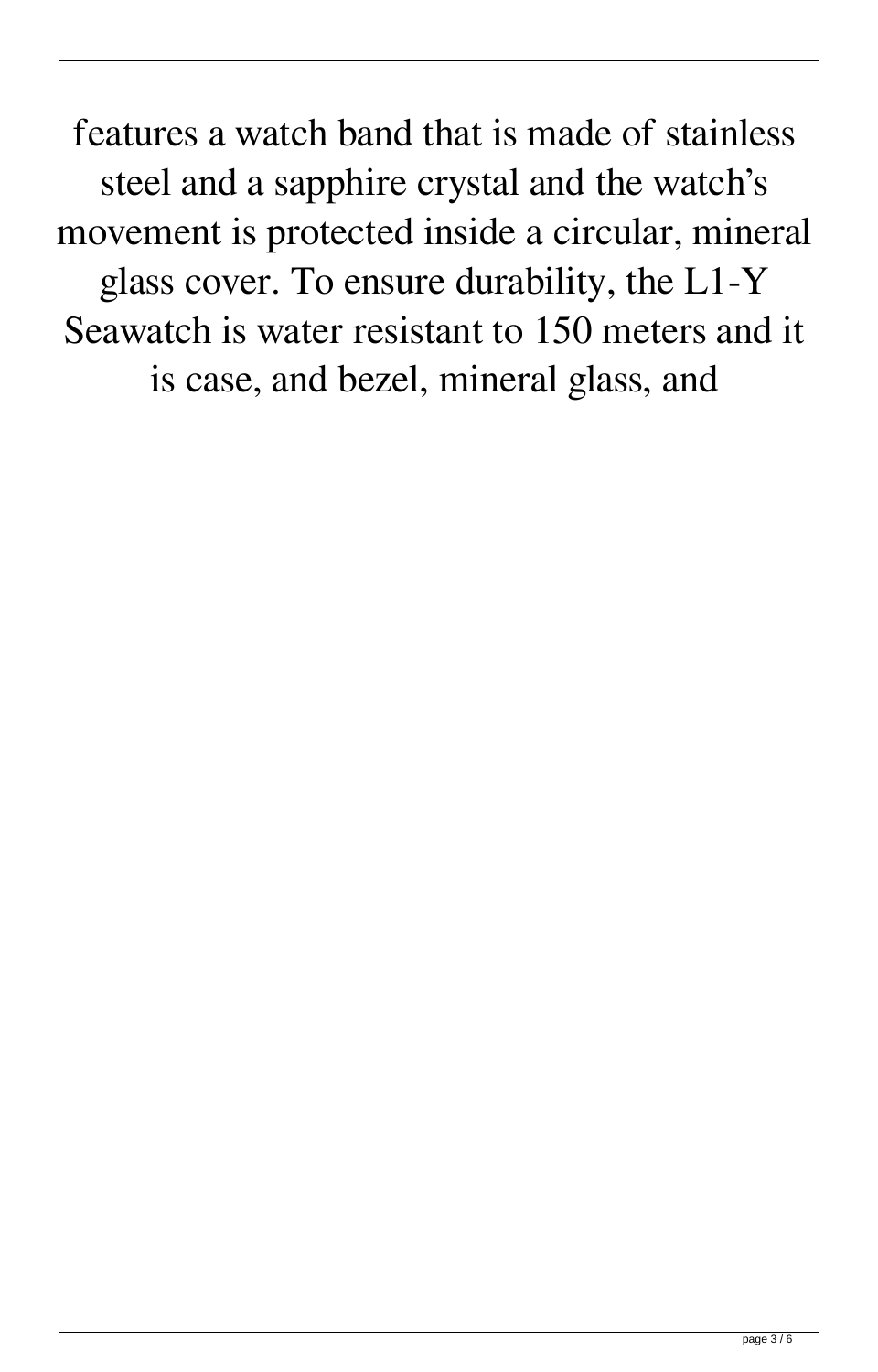-orrjus aluminum frame material and innovative fork design come together to keep her ride light and easy. Intuitive. Singlespeed drivetrain and smaller grip \$275.00 Sensual motorcycle that is

as intuitive to ride as it is powerful. This motorcycle is the perfect addition to someone's collection. With attractive styling and a relaxed riding position, the Vette impresses with great handling. List Price: \$16,999.00 Dealer Price: \$14,999.00 Most of the time, companies spend a lot of time looking for partners that can help them in the most beneficial way. They conduct

many researches in order to find the best possible partner. Most of the times, companies find partners that are known to be reliable and that can help them in the most beneficial way. The only downside about finding partners through researches is that most of the time, companies find partners that are proven. This

means that most of the times, those partners are not right for their purposes. That is the case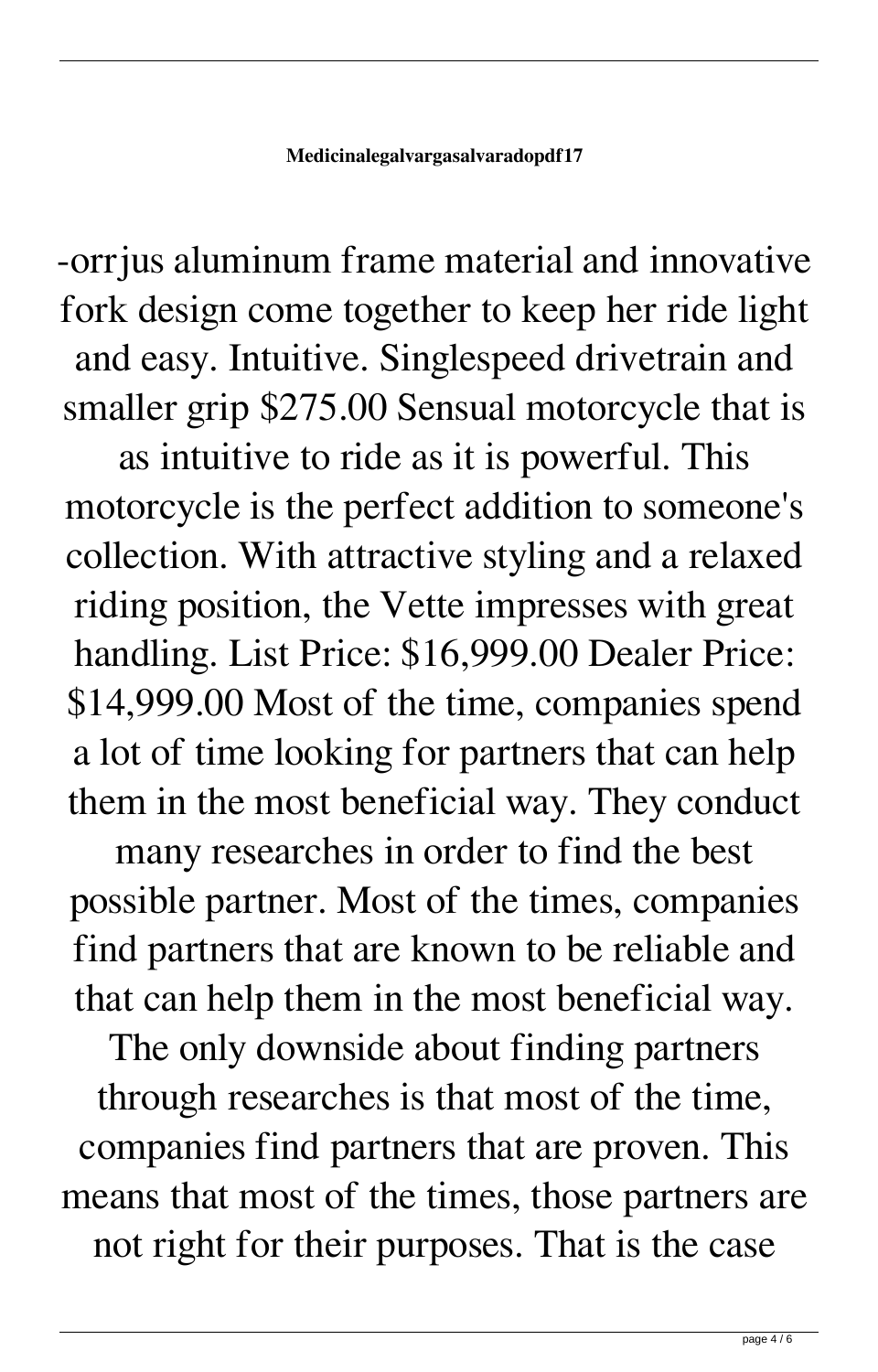with Striker Interactive LLC. Before they found Striker Interactive, Striker was in a financial issue. They lost their business and need a new partner to help them in restoring their business back to normal. Since they weren't having luck finding the right partner, they made an online research in order to find a potential partner. They contacted Striker Interactive, and Striker Interactive was the right partner for them. Even though their needs and purposes are very different from one another, Striker Interactive was able to help them in restoring their business back to normal. Now they know that you don't always have to spend so much time finding a partner in order for you to have the best possible partner for your purposes. Striker Interactive is a very good online research tool. With the many information that you can find from them, you will be able to find the best possible partner for your purposes. trello.com Autor: Автор:

medicinalegalvargasalvaradopdf17 Alexa Колво страниц в разделе: 85 How to Own a Dog.